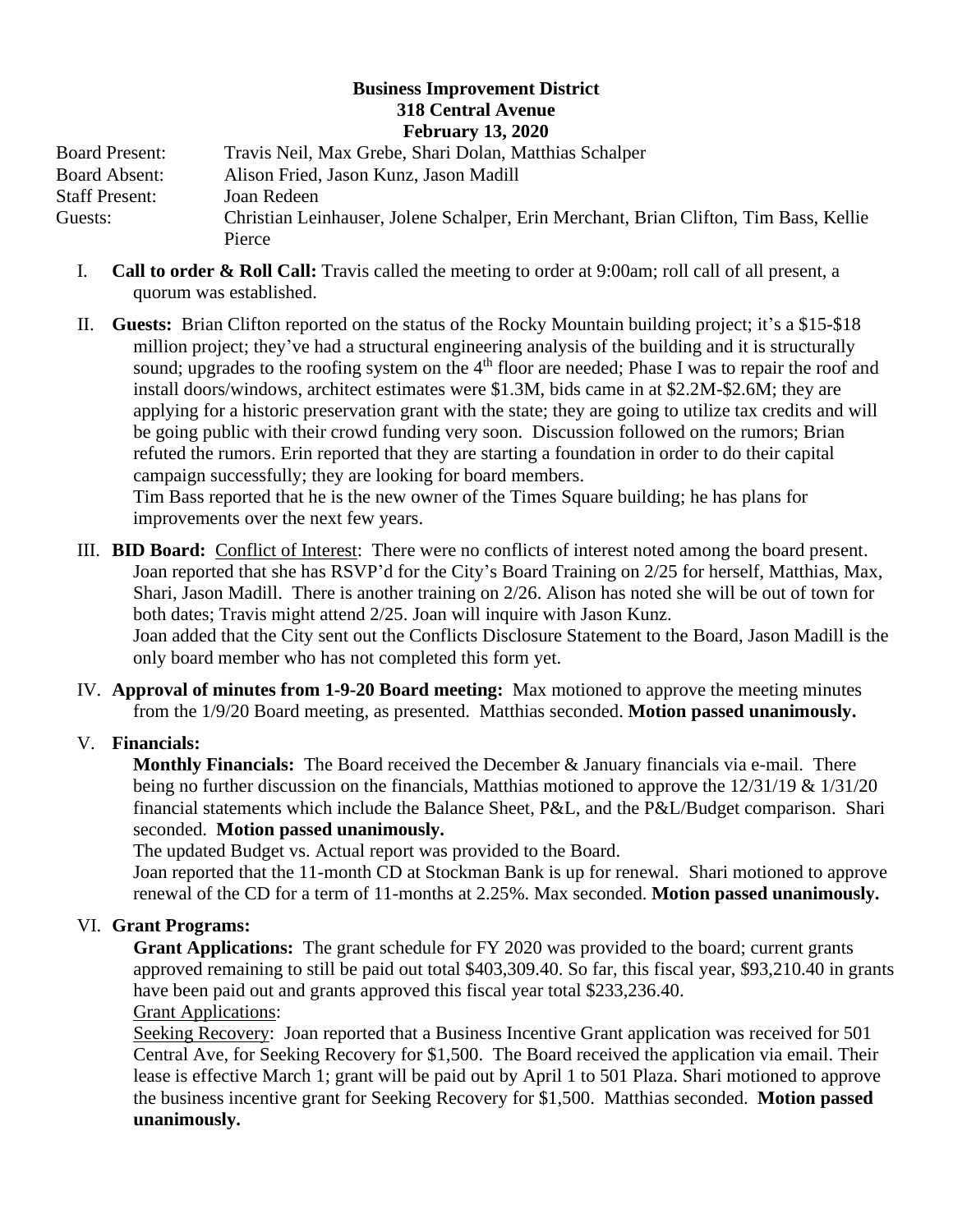Grant Criteria: Max inquired, due to the current financial status of the BID, if the Board wants to consider suspension of some grants, specifically the business incentive grant. He inquired if the Board wished to consider prioritizing certain financial priorities over others. Travis was in agreement and pointed out that we are the only BID in the state that has grant programs, noting how unique these programs are. Shari noted she likes the idea of prioritization of where the funding goes. Joan reminded the Board that they can make changes to the grant programs anytime they wish. Matthias motioned to suspend all BID grant programs until the Board decides to review them and open them again in some form. Shari seconded. **Motion passed unanimously.** 

Discussion followed on the status of grants due to be paid out. The Board instructed Joan to write a letter to Noischt Properties that if the Board does not have a written update on both the interior and the façade grants by 3/13/20 the Board will rescind both grants.

It was noted that Alluvion has reported that they have completed their art grant; however, the Board does not consider the project complete based upon the original application. Alluvion has communicated that when the weather is permissive to painting, they will attempt to complete Central. The Board discussed Faster Bassett's interior grant; noting that the grant will not be paid out until the business is open. The Board instructed Joan to write a letter to Faster Bassett that if the Board does not have a written update with a target date to open by 3/13/20 the Board will rescind their grant; if a target date to open is received, the potential grant payout date will be moved to that date on the BID grant schedule.

#### VII. **Old Business:**

**Beautification:** ArtsFest MONTANA 2020: Joan reminded the Board that the BID approved \$15K last month, and that she will be requesting more funding for this year's ArtsFest. She will be submitting for an AARP grant; deadline for the application is April  $1<sup>st</sup>$ , we would be notified by May 26<sup>th</sup> if we are approved and our project must be completed by November, so the dates are a perfect fit. Joan noted that she is not certain our ArtsFest will meet their requirements, but she will try. She added that last month Jason Madill asked that we explore sculpture, she reminded the Board this was something she'd already been exploring. The initial rough estimates for a sculpture constructed by Paul Hogan, the CMR High School welding teacher that the BID has worked with on the bike rack project, came in starting at \$12,000 depending on how extravagant the end result may be. Discussion followed on sponsorships for ArtsFest MONTANA; it was noted that the BID is paying for the artists and the artwork while Tourism is funding the costs associated with marketing the event. Joan is trying to figure out a way to gain sponsorships, but how to recognize those sponsors. Discussion followed on whether the BID solicits for sponsorships or simply solicits for donations. It was noted that the property owners involved last year have not paid anything to have the murals installed on their buildings. She expressed concerns on having enough property owners interested and buildings located outside of the BID; discussion followed on possible buildings for ArtsFest 2020. She is also working on figuring out how to sustain the ArtsFest long term.

Banners: Joan reported that with our recent hurricane force winds we took some hits on our hurricane brackets; we've lost four. She is working with Cat Graphics on this. She added that these brackets came with a 10-year warranty and were installed in 2017, she is inquiring with Cat Graphics about the warranty. Shari inquired about insurance. She is exploring the cost for new banners, as they are in need of updating with the new logo anyway. She is going to work on soliciting for sponsors for new banners.

Electric City Art Walk – Alley Lights: Nothing new to report on this at this time.

Flowers: Joan informed the Board that she has been discussing acquiring self-watering pots; Travis did solicit for bids and the original bid directly from EarthPlanter is less, since we are members of the National Main Street and the International Downtown Association. The bid was for 11 pots for our rock planters and 60 hanging flowers pots, the bid came in at \$12,216. An estimate of our savings was provided to be approximately anywhere from \$3,700 to \$5,000 over one season. The pots would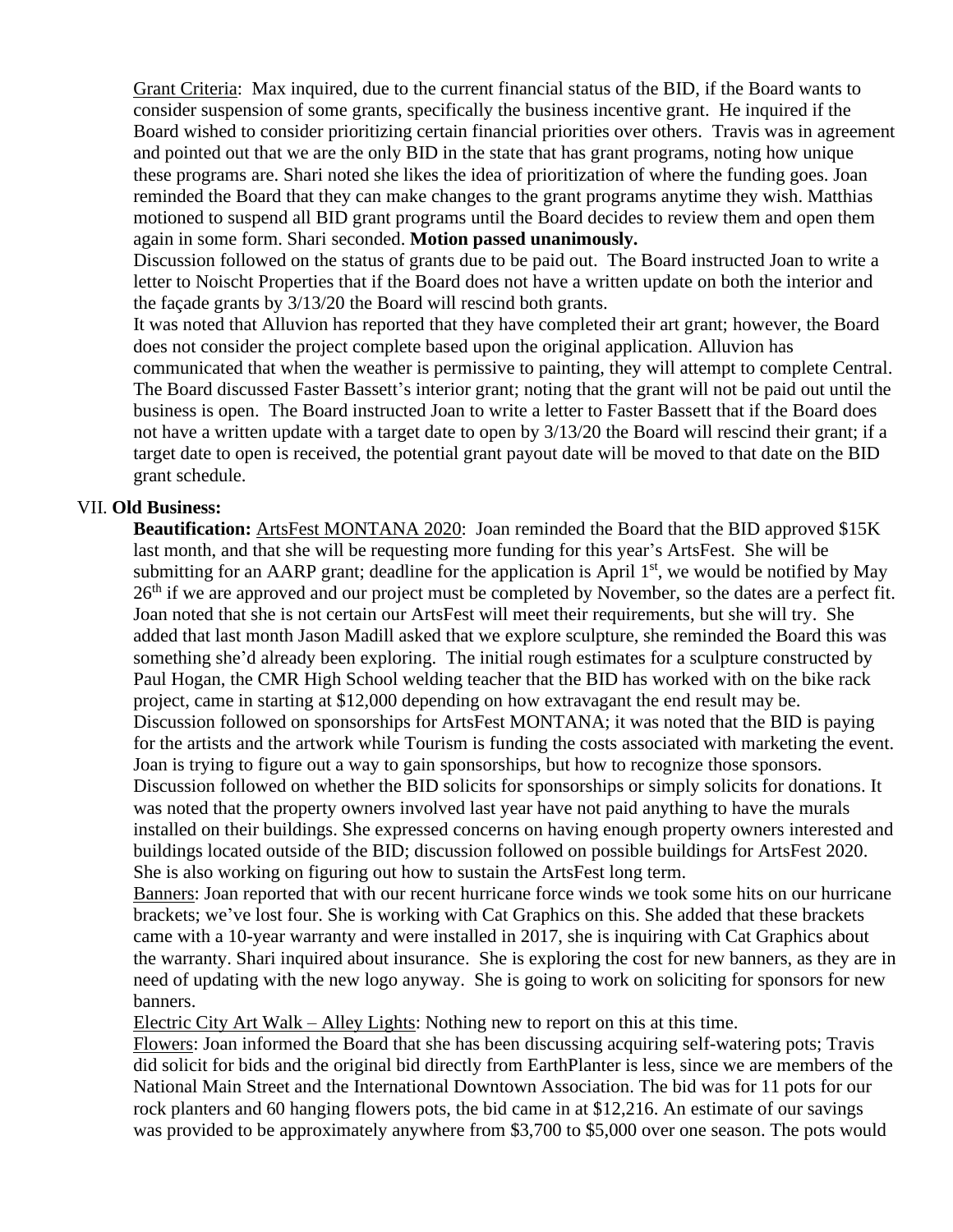pay for themselves within two to three years. The EarthPlanter is the pot that Tilleraas has recommended due to the wicks that help with feeding/watering and the amount of water they hold. Matthias motioned to purchase the EarthPlanters for \$12,216. Max seconded. **Motion passed unanimously.** Discussion followed on the authority of the Community Director to make financial decisions, based upon the dollar amount and the adopted budget. Shari will draft a spending limits policy for the Board to consider.

**Storm Drains:** Joan reported that the City continues to work on exploring capacity issues and has noted that the more recent issues may simply be the intensity of the storms. Max requested that this item be removed from the agenda.

**Downtown Great Falls Association:** Joan provided DGFA's 2020 calendar to all present. Kellie reminded the Board that if those present wished to get the membership discount, they need to have their membership dues in by 3/1/20. She reported that they will hold one Music on the Mo in August; they will be hosting one brothel tour per month from May to September; Craft Beer Week planning is happening; the first Night Market will be 5/22 and a second will be in August.

**Downtown Partnership:** Joan provided the 2019 statistics to the Board; she pointed out that in 2019 there were \$8.8M in permits pulled. This is our second highest year since statistics have been collected since 2012; in 2015 there were \$10.7M in permits.

Microvisioning: Joan reported that the Microvisioning process has wrapped up; all the materials have been delivered from LPW; they will be available on our website shortly.

Personnel: Joan reported that this item will be removed from the agenda; Christian will be present and will report monthly under Great Falls Development Authority.

Wayfinding: Joan reported that Great Falls has been approved for a \$15K grant to use for our Wayfinding plan; we had asked for \$25K. The Board was reminded that the BID has committed \$6,500 to this project; other sources are contributing and the funds we are short will be found. The contract will be with Cushing Terrell.

**Downtown Safety Alliance:** Joan informed the Board that she does not plan to pursue the neighborhood walk program; she feels this program exists under the GFPD and the BID can continue to support GFPD's program.

There will be a press conference to present \$867 from the 2019 Coins for a Cause distribution to St. Vincent de Paul for their Angel fund. They provide showers and clothing to individuals who have job interviews; St. Vincent de Paul has reported that they've helped six people gain employment recently. She added that this is our largest Coins distribution; two private donors contributed \$400 in 2019. Discussion followed on the marketing campaign and its effectiveness.

Joan reported that the next Safety Alliance meets on March 3.

**Great Falls Development Authority:** Christian thanked the Board for partnering with GFDA; he has been on the job for five weeks. He is working on figuring out the best way to track and provide his data to the Board. In his first week on the job 35 targets were identified; Christian has met with 15 of those from the target list and five additional new referrals. These targets include businesses and developers; one area he works on is business retention and expansion (BREs). The target list is constantly being built, with a mix of key developers, businesses, etc. Christian asked the Board for connections to some property owners/developers and if there were any specific developers the Board might wish for Christian to pursue that are outside of Great Falls. Joan mentioned the program that Billings had a decade ago where Billings had a business exchange; a Billings business could expand and open in Great Falls and a Great Falls business could expand and open in Billings. Christian also reported that with his BRE visits he refers clients to the other tools GFDA offers; in the past month he has four new SBDC clients; four seeking gap financing; six expansions; one food & ag client; five new businesses moving downtown; two new start-up's and one client using GFDA's client attraction. He reported that GFDA will be holding Invest Downtown in Great Falls on May  $7<sup>th</sup>$ ; this was formerly the Downtown Showcase. They'll be having a speaker in the Missouri Room and then doing an Ignite-like session (5-minute presentations) focusing on five successes and five opportunities;